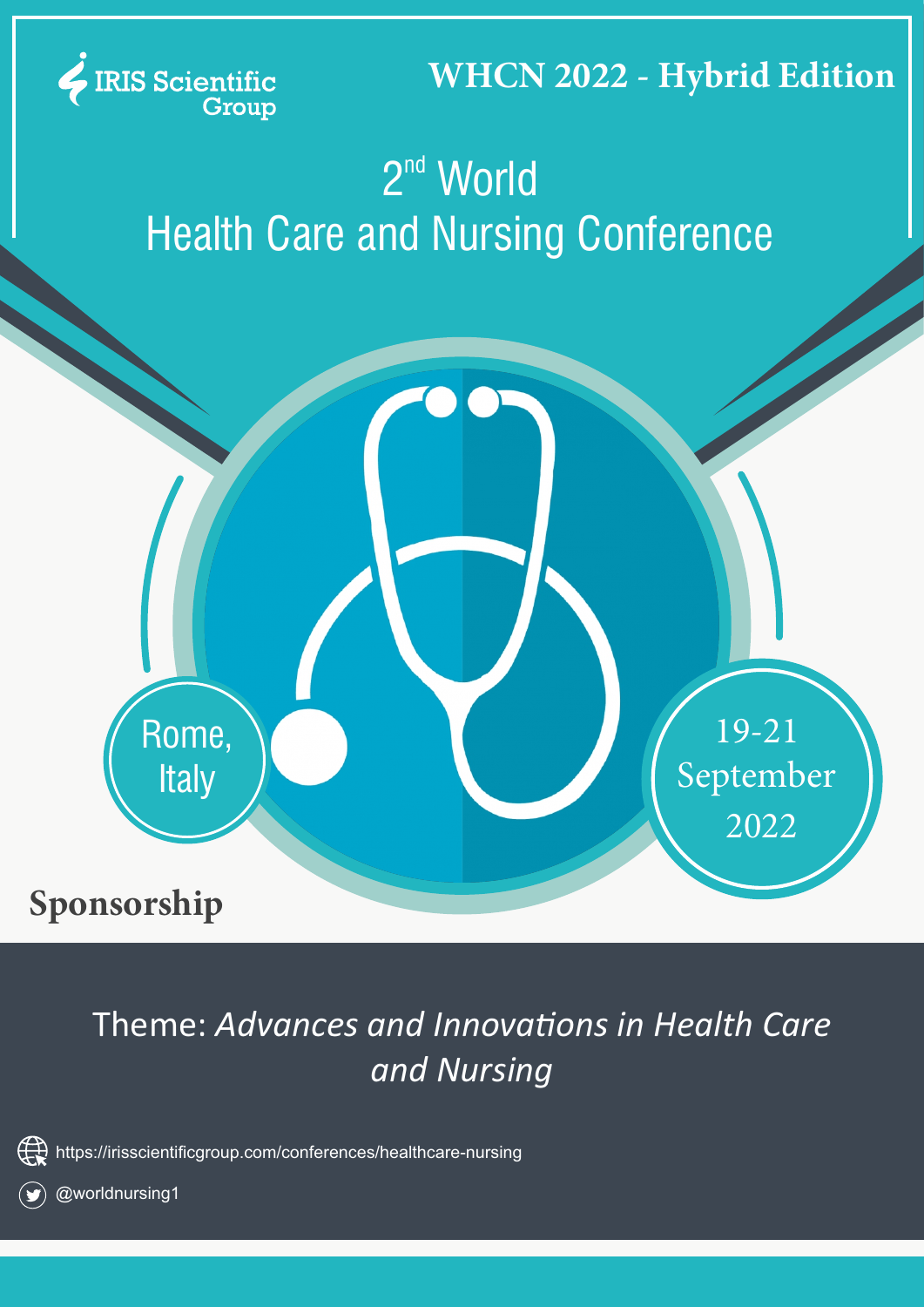

**WHCN 2022** is dedicated to offer the most dynamic and inclusive conference featuring the latest innovation and advances in the Heath Care and Nursing.

#### **Connect With Your Target Audience**

Partnering with WHNC 2022 means more than making the right contacts; It means being connected to the right people with the right level of influence, and you are allied with a globally respected organizations and leaders in the HealthCare and Nursing.

**70p Reasons to Become a Sponsor/Exhibit at WHCN 2022** 

- Increase brand awareness by sponsoring attendee favorites and must-attend events.
- Show your brand's strength to your competition.
- Multiple opportunities for professional networking, concept selling and brand positioning
- Meet new contacts and strengthen key relationships
- Engage in networking opportunities with attendees and speakers
- Increase awareness of your organization among influential health care decision makers
- Meet clients and new prospects face to face
- Involvement in WHCN 2022 is all about building brand awareness

| <b>SPONSERSHIP TYPES</b>                                                                | <b>PLATINUM</b>                     | <b>GOLD</b>                         | <b>SILVER</b>                       | <b>BRONZE</b>                       | <b>EXHIBITOR</b>                    |
|-----------------------------------------------------------------------------------------|-------------------------------------|-------------------------------------|-------------------------------------|-------------------------------------|-------------------------------------|
| Cost (USD)                                                                              | \$7500                              | \$6000                              | \$5000                              | \$3000                              | \$2500                              |
| Complimentary registrations for all<br>days Complimentary registrations for<br>all days | 8                                   | 6                                   | 4                                   | $\overline{2}$                      | 1                                   |
| <b>Exhibitor Booths</b>                                                                 | $\overline{2}$                      | $\mathbf{1}$                        | $\mathbf{1}$                        | 1                                   | n                                   |
| <b>Booth Size</b>                                                                       | 3mt x 3mt                           | 3mt x 3mt                           | 3mt x 3mt                           | 3mt x 3mt                           | 3mt x 3mt                           |
| Logo in Conference Programme                                                            | Prominent logo                      | Medium logo                         | Medium logo                         | Small logo                          | Small logo                          |
| Logo on conference website                                                              | Logo and link to<br>sponsor website | Logo and link to<br>sponsor website | Logo and link to<br>sponsor website | Logo and link to<br>sponsor website | Logo and link to<br>sponsor website |
| Logo on conference materials                                                            | Prominent logo                      | Prominent logo                      | n/a                                 | n/a                                 | n/a                                 |
| Promotional material in delegate<br>bags                                                | <b>Yes</b>                          | <b>Yes</b>                          | <b>Yes</b>                          | <b>Yes</b>                          | n/a                                 |
| About Company Ad in Conference<br><b>Proceedings</b>                                    | One full page                       | One full Page                       | <b>Half Page</b>                    | Half page                           | Half page                           |
| Conference signage                                                                      | <b>Two</b>                          | One                                 | n/a                                 | n/a                                 | n/a                                 |
| Showcase a video during conference<br>break timings                                     | <b>Yes</b>                          | <b>Yes</b>                          | <b>Yes</b>                          | <b>Yes</b>                          | <b>Yes</b>                          |
| Social media mentions                                                                   | <b>Yes</b>                          | <b>Yes</b>                          | Yes                                 | Yes                                 | Yes                                 |
| <b>Certificate of Appreciation</b>                                                      | <b>Yes</b>                          | <b>Yes</b>                          | <b>Yes</b>                          | Yes                                 | Yes                                 |

### **Other Sponsorships**

Conference Bag: \$1500 Organization logo and conference logo on front of bag Conference Lanyard: \$1000 Organization logo on the conference attendee lanyard Conference Program Book: \$1000 Half-page advertisement on back cover of program book Bag Insert: \$1500 Company flyer in Conference bag

https://irisscientificgroup.com/conferences/healthcare-nursing